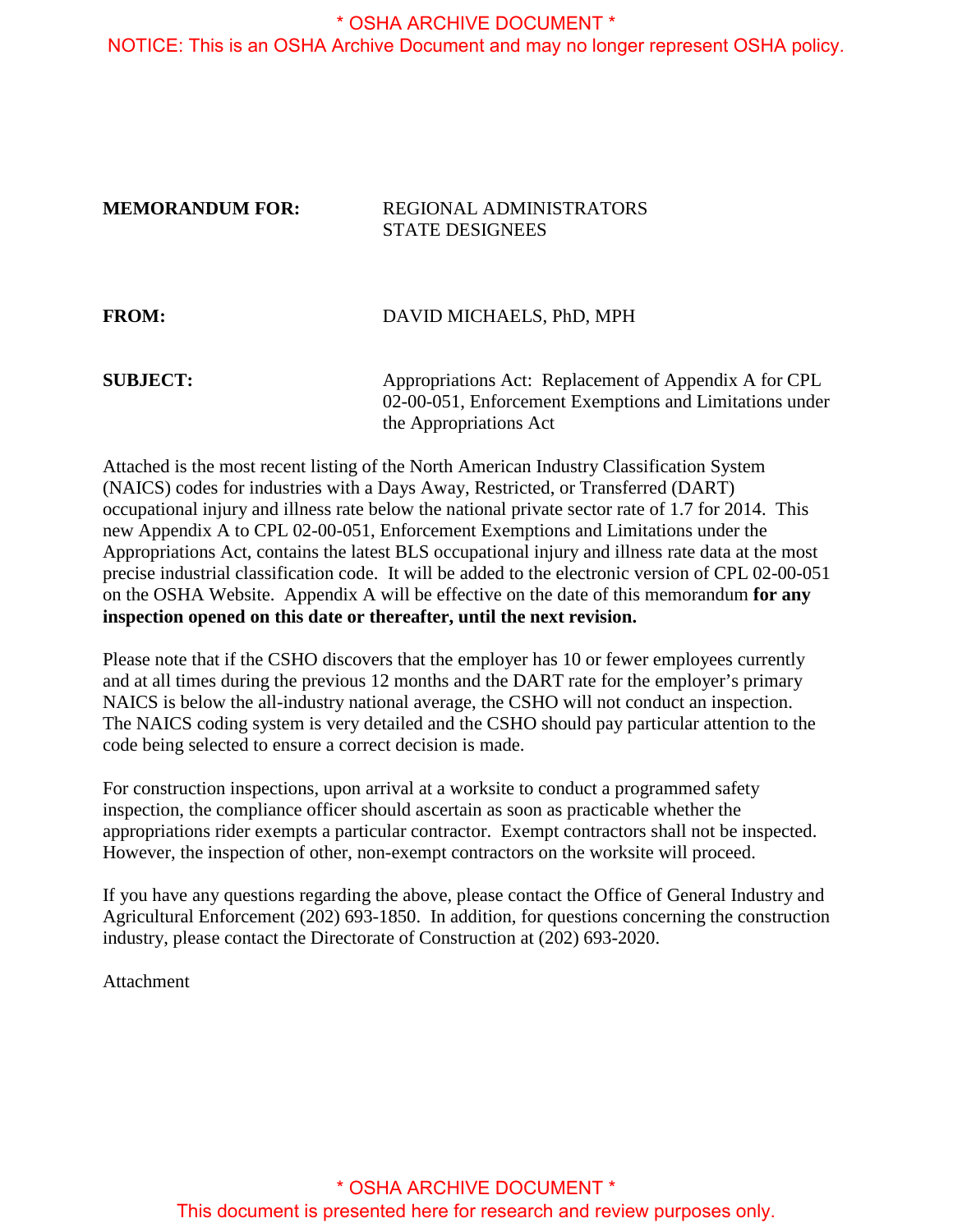| <b>Appendix A</b><br>North American Industrial Classification System (NAICS) Codes for Industries with a Days Away,<br>Restricted or Transferred (DART) Rate Less Than the National Average Rate of 1.7 for 2014. |                                                                        |
|-------------------------------------------------------------------------------------------------------------------------------------------------------------------------------------------------------------------|------------------------------------------------------------------------|
|                                                                                                                                                                                                                   | Source: Bureau of Labor Statistic (BLS) data released October 29, 2015 |
| <b>2012 NAICS</b><br>Code                                                                                                                                                                                         | <b>Industry</b>                                                        |
|                                                                                                                                                                                                                   | <b>Agriculture, Forestry, Fishing and Hunting</b>                      |
| 114111                                                                                                                                                                                                            | Finfish Fishing                                                        |
| 114112                                                                                                                                                                                                            | Shellfish Fishing                                                      |
| 114119                                                                                                                                                                                                            | Other Marine Fishing                                                   |
| 115112                                                                                                                                                                                                            | Soil Preparation, Planting, and Cultivating                            |
| 115310                                                                                                                                                                                                            | Support Activities for Forestry                                        |
|                                                                                                                                                                                                                   | <b>Mining</b>                                                          |
| 211111                                                                                                                                                                                                            | Crude Petroleum and Natural Gas Extraction                             |
| 211112                                                                                                                                                                                                            | Natural Gas Liquid Extraction                                          |
| 213111                                                                                                                                                                                                            | Drilling Oil and Gas Wells                                             |
| 213112                                                                                                                                                                                                            | Support Activities for Oil and Gas Operations                          |
|                                                                                                                                                                                                                   | <b>Utilities</b>                                                       |
| 221111                                                                                                                                                                                                            | Hydroelectric Power Generation                                         |
| 221112                                                                                                                                                                                                            | <b>Fossil Fuel Electric Power Generation</b>                           |
| 221113                                                                                                                                                                                                            | <b>Nuclear Electric Power Generation</b>                               |
| 221114                                                                                                                                                                                                            | <b>Solar Electric Power Generation</b>                                 |
| 221115                                                                                                                                                                                                            | <b>Wind Electric Power Generation</b>                                  |
| 221116                                                                                                                                                                                                            | Geothermal Electric Power Generation                                   |
| 221117                                                                                                                                                                                                            | <b>Biomass Electric Power Generation</b>                               |
| 221118                                                                                                                                                                                                            | <b>Other Electric Power Generation</b>                                 |
| 221121                                                                                                                                                                                                            | <b>Electric Bulk Power Transmission and Control</b>                    |
| 221122                                                                                                                                                                                                            | <b>Electric Power Distribution</b>                                     |
| 221210                                                                                                                                                                                                            | Natural Gas Distribution                                               |
|                                                                                                                                                                                                                   | <b>Construction</b>                                                    |
| 236210                                                                                                                                                                                                            | <b>Industrial Building Construction</b>                                |
| 236220                                                                                                                                                                                                            | Commercial and Institutional Building Construction                     |
| 237120                                                                                                                                                                                                            | Oil and Gas Pipeline and Related Structures Construction               |
| 237130                                                                                                                                                                                                            | Power and Communication Line and Related Structures Construction       |
| 237210                                                                                                                                                                                                            | <b>Land Subdivision</b>                                                |
| 237990                                                                                                                                                                                                            | Other Heavy and Civil Engineering Construction                         |
| 238210                                                                                                                                                                                                            | Electrical Contractors and Other Wiring Installation Contractors       |
| Manufacturing                                                                                                                                                                                                     |                                                                        |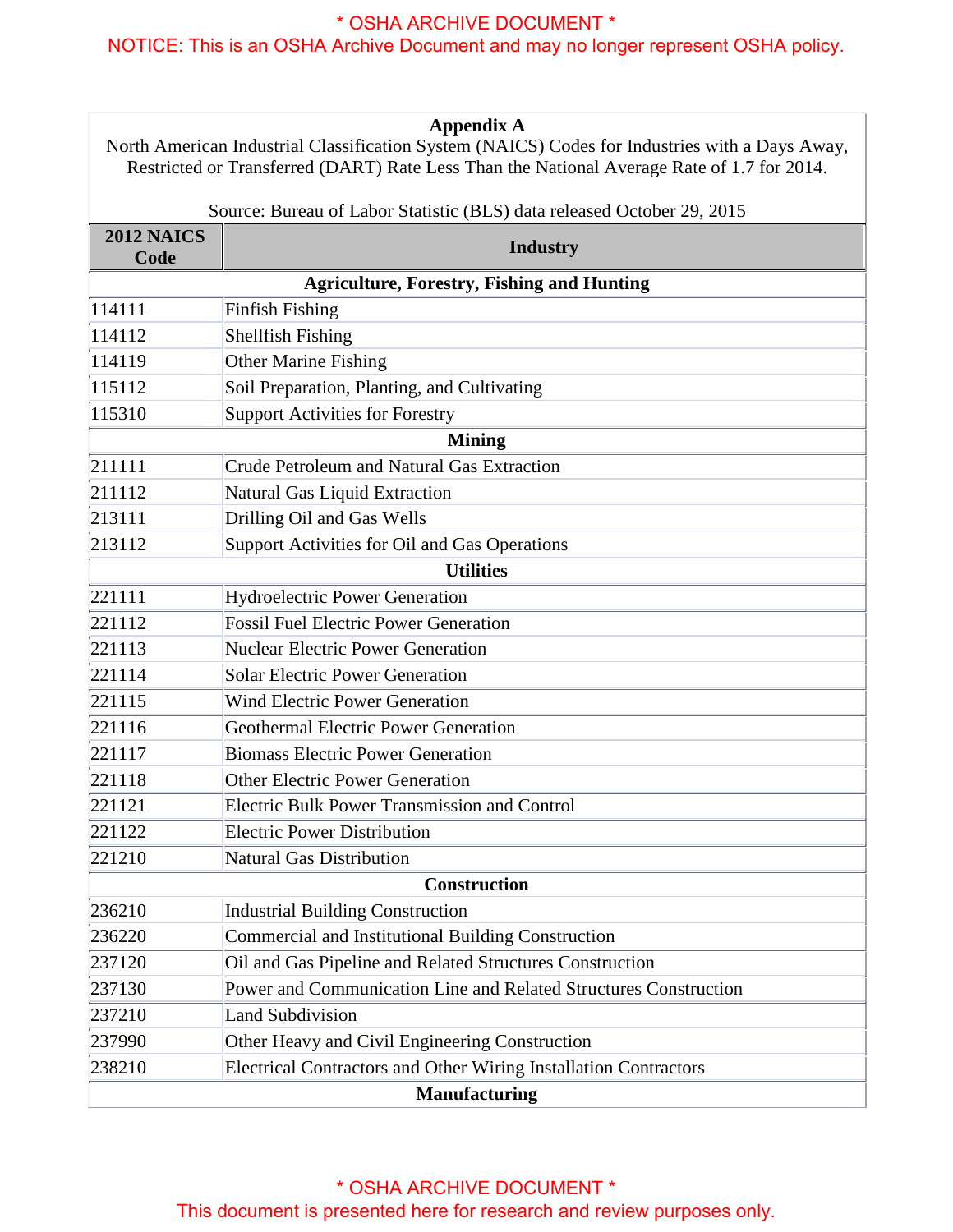| 311221 | Wet Corn Milling                                                |
|--------|-----------------------------------------------------------------|
| 311224 | Soybean and Other Oilseed Processing                            |
| 311930 | Flavoring Syrup and Concentrate Manufacturing                   |
| 313110 | Fiber, Yarn, and Thread Mills                                   |
| 313220 | Narrow Fabric Mills and Schiffli Machine Embroidery             |
| 313240 | Knit Fabric Mills                                               |
| 313310 | <b>Textile and Fabric Finishing Mills</b>                       |
| 314110 | Carpet and Rug Mills                                            |
| 315110 | Hosiery and Sock Mills                                          |
| 315190 | Other Apparel Knitting Mills                                    |
| 315210 | <b>Cut and Sew Apparel Contractors</b>                          |
| 315220 | Men's and Boys' Cut and Sew Apparel Manufacturing               |
| 315240 | Women's, Girls', and Infants' Cut and Sew Apparel Manufacturing |
| 315280 | Other Cut and Sew Apparel Manufacturing                         |
| 315990 | Apparel Accessories and Other Apparel Manufacturing             |
| 316992 | Women's Handbag and Purse Manufacturing                         |
| 316998 | All Other Leather Good and Allied Product Manufacturing         |
| 322110 | Pulp Mills                                                      |
| 322121 | Paper (except Newsprint) Mills                                  |
| 322130 | Paperboard Mills                                                |
| 322219 | Other Paperboard Container Manufacturing                        |
| 322291 | Sanitary Paper Product Manufacturing                            |
| 323111 | Commercial Printing (except Screen and Books)                   |
| 323113 | <b>Commercial Screen Printing</b>                               |
| 323120 | Support Activities for Printing                                 |
| 324110 | Petroleum Refineries                                            |
| 324121 | Asphalt Paving Mixture and Block Manufacturing                  |
| 324122 | Asphalt Shingle and Coating Materials Manufacturing             |
| 325110 | Petrochemical Manufacturing                                     |
| 325130 | Synthetic Dye and Pigment Manufacturing                         |
| 325180 | Other Basic Inorganic Chemical Manufacturing                    |
| 325199 | All Other Basic Organic Chemical Manufacturing                  |
| 325211 | Plastics Material and Resin Manufacturing                       |
| 325320 | Pesticide and Other Agricultural Chemical Manufacturing         |
| 325412 | Pharmaceutical Preparation Manufacturing                        |
| 325413 | In-Vitro Diagnostic Substance Manufacturing                     |
| 325414 | Biological Product (except Diagnostic) Manufacturing            |
| 325520 | <b>Adhesive Manufacturing</b>                                   |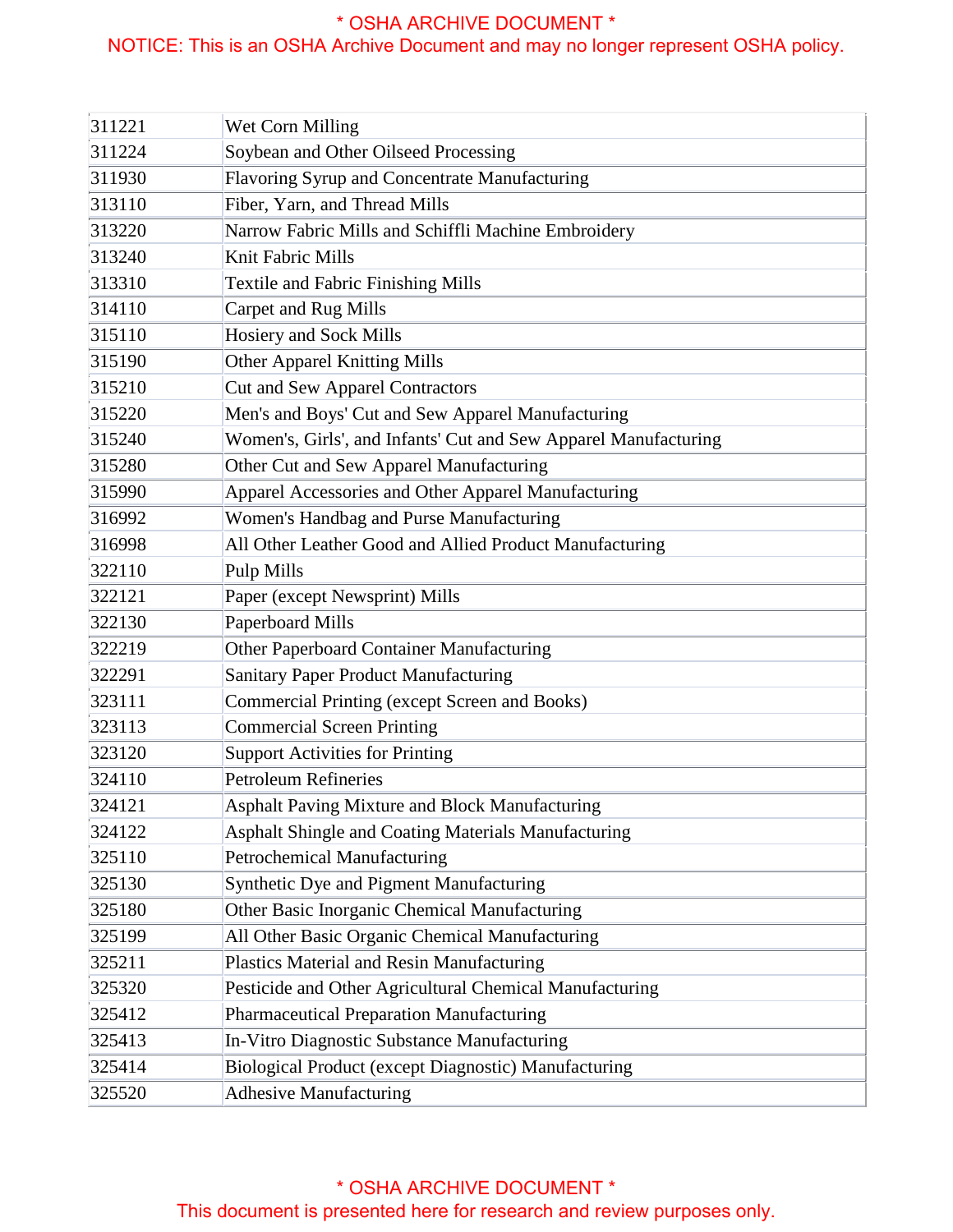| 325612 | Polish and Other Sanitation Good Manufacturing                           |
|--------|--------------------------------------------------------------------------|
| 325613 | Surface Active Agent Manufacturing                                       |
| 325620 | <b>Toilet Preparation Manufacturing</b>                                  |
| 325920 | <b>Explosives Manufacturing</b>                                          |
| 325992 | Photographic Film, Paper, Plate, and Chemical Manufacturing              |
| 325998 | All Other Miscellaneous Chemical Product and Preparation Manufacturing   |
| 326160 | <b>Plastics Bottle Manufacturing</b>                                     |
| 327212 | Other Pressed and Blown Glass and Glassware Manufacturing                |
| 327410 | Lime Manufacturing                                                       |
| 327420 | <b>Gypsum Product Manufacturing</b>                                      |
| 327992 | Ground or Treated Mineral and Earth Manufacturing                        |
| 327993 | Mineral Wool Manufacturing                                               |
| 331110 | Iron and Steel Mills and Ferroalloy Manufacturing                        |
| 331315 | Aluminum Sheet, Plate, and Foil Manufacturing                            |
| 332215 | Metal Kitchen Cookware, Utensil, Cutlery, and Flatware (except Precious) |
|        | Manufacturing                                                            |
| 332431 | Metal Can Manufacturing                                                  |
| 332911 | Industrial Valve Manufacturing                                           |
| 332912 | Fluid Power Valve and Hose Fitting Manufacturing                         |
| 332993 | Ammunition (except Small Arms) Manufacturing                             |
| 333132 | Oil and Gas Field Machinery and Equipment Manufacturing                  |
| 333242 | Semiconductor Machinery Manufacturing                                    |
| 333243 | Sawmill, Woodworking, and Paper Machinery Manufacturing                  |
| 333244 | Printing Machinery and Equipment Manufacturing                           |
| 333314 | Optical Instrument and Lens Manufacturing                                |
| 333316 | Photographic and Photocopying Equipment Manufacturing                    |
| 333515 | Cutting Tool and Machine Tool Accessory Manufacturing                    |
| 333517 | Machine Tool Manufacturing                                               |
| 333912 | Air and Gas Compressor Manufacturing                                     |
| 333913 | Measuring and Dispensing Pump Manufacturing                              |
| 333921 | Elevator and Moving Stairway Manufacturing                               |
| 333991 | Power-Driven Handtool Manufacturing                                      |
| 333992 | Welding and Soldering Equipment Manufacturing                            |
| 333999 | All Other Miscellaneous General Purpose Machinery Manufacturing          |
| 334111 | <b>Electronic Computer Manufacturing</b>                                 |
| 334112 | <b>Computer Storage Device Manufacturing</b>                             |
| 334118 | Computer Terminal and Other Computer Peripheral Equipment Manufacturing  |
| 334210 | Telephone Apparatus Manufacturing                                        |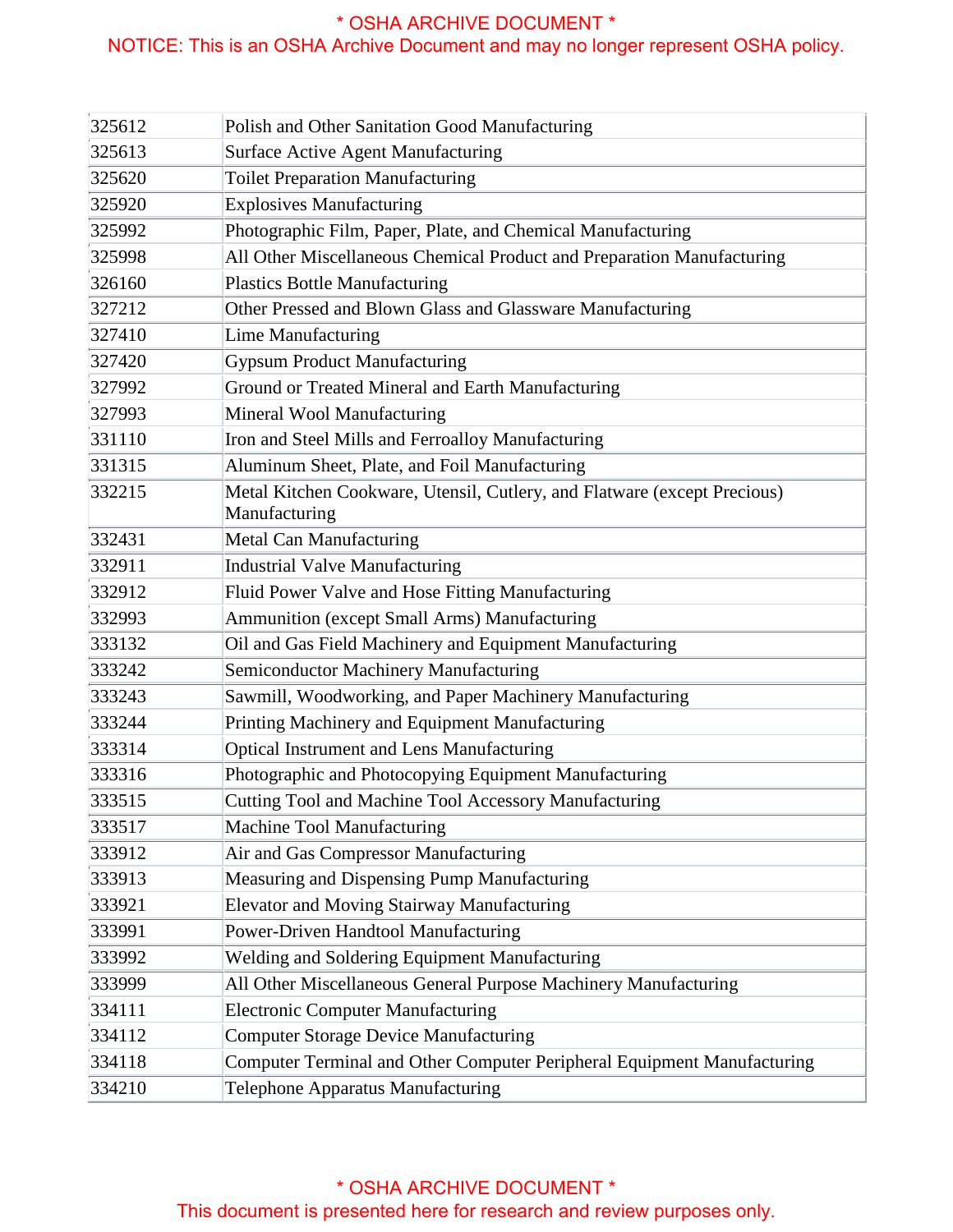| 334220 | Radio and Television Broadcasting and Wireless Communications Equipment<br>Manufacturing                                         |
|--------|----------------------------------------------------------------------------------------------------------------------------------|
| 334290 | Other Communications Equipment Manufacturing                                                                                     |
| 334310 | Audio and Video Equipment Manufacturing                                                                                          |
| 334412 | <b>Bare Printed Circuit Board Manufacturing</b>                                                                                  |
| 334413 | Semiconductor and Related Device Manufacturing                                                                                   |
| 334416 | Capacitor, Resistor, Coil, Transformer, and Other Inductor Manufacturing                                                         |
| 334417 | <b>Electronic Connector Manufacturing</b>                                                                                        |
| 334418 | Printed Circuit Assembly (Electronic Assembly) Manufacturing                                                                     |
| 334419 | Other Electronic Component Manufacturing                                                                                         |
| 334510 | Electromedical and Electrotherapeutic Apparatus Manufacturing                                                                    |
| 334511 | Search, Detection, Navigation, Guidance, Aeronautical, and Nautical System and<br><b>Instrument Manufacturing</b>                |
| 334512 | Automatic Environmental Control Manufacturing for Residential, Commercial, and<br>Appliance Use                                  |
| 334513 | Instruments and Related Products Manufacturing for Measuring, Displaying, and<br><b>Controlling Industrial Process Variables</b> |
| 334515 | Instrument Manufacturing for Measuring and Testing Electricity and Electrical<br>Signals                                         |
| 334516 | Analytical Laboratory Instrument Manufacturing                                                                                   |
| 334517 | <b>Irradiation Apparatus Manufacturing</b>                                                                                       |
| 334519 | Other Measuring and Controlling Device Manufacturing                                                                             |
| 334614 | Software and Other Prerecorded Compact Disc, Tape, and Record Reproducing                                                        |
| 335110 | Electric Lamp Bulb and Part Manufacturing                                                                                        |
| 335129 | Other Lighting Equipment Manufacturing                                                                                           |
| 335210 | Small Electrical Appliance Manufacturing                                                                                         |
| 335228 | Other Major Household Appliance Manufacturing                                                                                    |
| 335312 | Motor and Generator Manufacturing                                                                                                |
| 335313 | Switchgear and Switchboard Apparatus Manufacturing                                                                               |
| 335314 | Relay and Industrial Control Manufacturing                                                                                       |
| 335921 | <b>Fiber Optic Cable Manufacturing</b>                                                                                           |
| 335931 | <b>Current-Carrying Wiring Device Manufacturing</b>                                                                              |
| 336412 | Aircraft Engine and Engine Parts Manufacturing                                                                                   |
| 336414 | Guided Missile and Space Vehicle Manufacturing                                                                                   |
| 336415 | Guided Missile and Space Vehicle Propulsion Unit and Propulsion Unit Parts<br>Manufacturing                                      |
| 336991 | Motorcycle, Bicycle, and Parts Manufacturing                                                                                     |
| 336992 | Military Armored Vehicle, Tank, and Tank Component Manufacturing                                                                 |
| 337920 | <b>Blind and Shade Manufacturing</b>                                                                                             |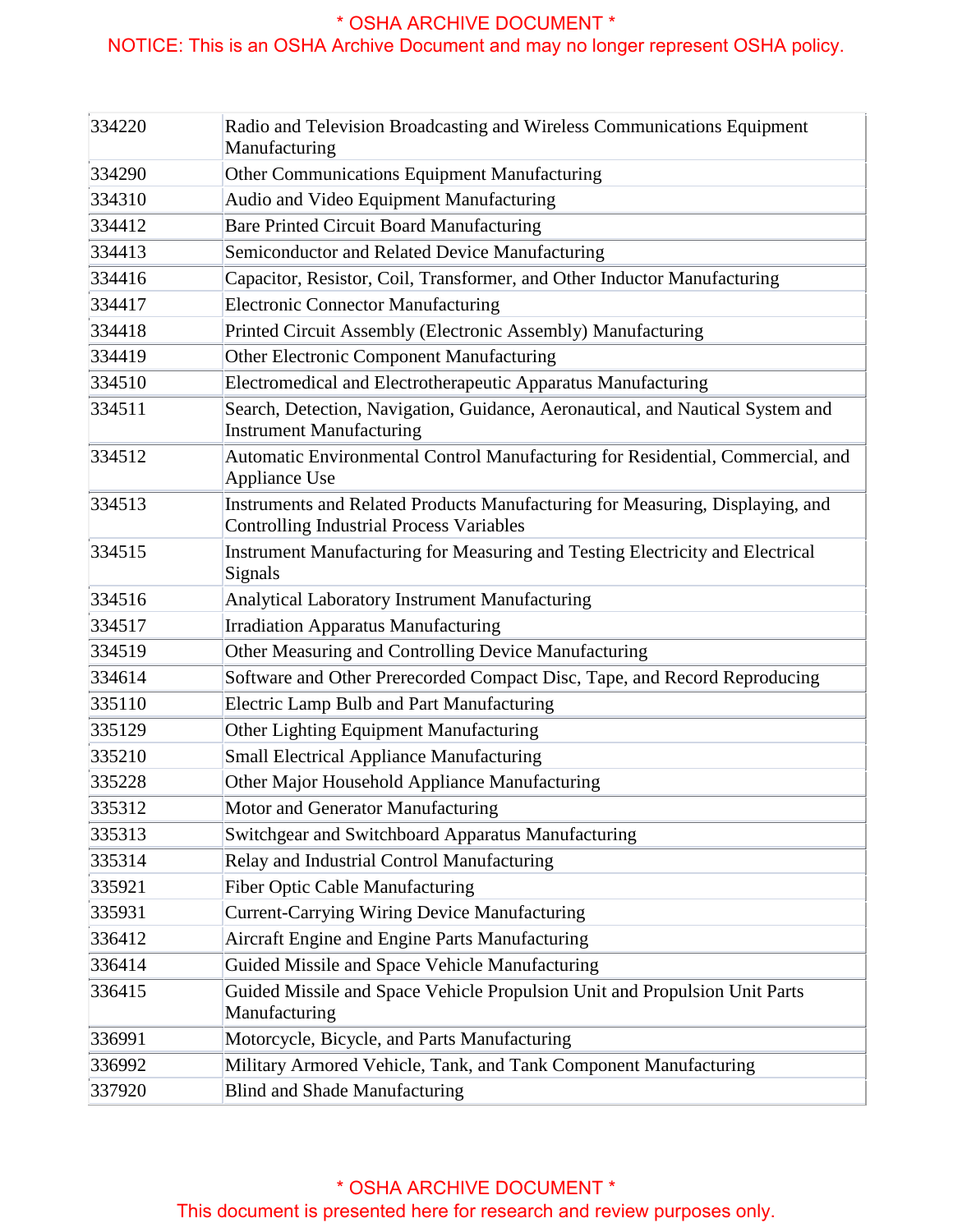## NOTICE: This is an OSHA Archive Document and may no longer represent OSHA policy.

| 339112 | Surgical and Medical Instrument Manufacturing                                                             |
|--------|-----------------------------------------------------------------------------------------------------------|
| 339113 | Surgical Appliance and Supplies Manufacturing                                                             |
| 339114 | Dental Equipment and Supplies Manufacturing                                                               |
| 339115 | <b>Ophthalmic Goods Manufacturing</b>                                                                     |
| 339116 | <b>Dental Laboratories</b>                                                                                |
| 339910 | Jewelry and Silverware Manufacturing                                                                      |
| 339930 | Doll, Toy, and Game Manufacturing                                                                         |
| 339993 | Fastener, Button, Needle, and Pin Manufacturing                                                           |
| 339994 | Broom, Brush, and Mop Manufacturing                                                                       |
| 339999 | All Other Miscellaneous Manufacturing                                                                     |
|        | <b>Wholesale Trade</b>                                                                                    |
| 423410 | Photographic Equipment and Supplies Merchant Wholesalers                                                  |
| 423420 | <b>Office Equipment Merchant Wholesalers</b>                                                              |
| 423430 | Computer and Computer Peripheral Equipment and Software Merchant Wholesalers                              |
| 423440 | Other Commercial Equipment Merchant Wholesalers                                                           |
| 423450 | Medical, Dental, and Hospital Equipment and Supplies Merchant Wholesalers                                 |
| 423460 | <b>Ophthalmic Goods Merchant Wholesalers</b>                                                              |
| 423490 | Other Professional Equipment and Supplies Merchant Wholesalers                                            |
| 423610 | Electrical Apparatus and Equipment, Wiring Supplies, and Related Equipment<br><b>Merchant Wholesalers</b> |
| 423620 | Household Appliances, Electric Housewares, and Consumer Electronics Merchant<br>Wholesalers               |
| 423690 | Other Electronic Parts and Equipment Merchant Wholesalers                                                 |
| 423810 | Construction and Mining (except Oil Well) Machinery and Equipment Merchant<br>Wholesalers                 |
| 423820 | Farm and Garden Machinery and Equipment Merchant Wholesalers                                              |
| 423830 | Industrial Machinery and Equipment Merchant Wholesalers                                                   |
| 423840 | <b>Industrial Supplies Merchant Wholesalers</b>                                                           |
| 423850 | Service Establishment Equipment and Supplies Merchant Wholesalers                                         |
| 423860 | Transportation Equipment and Supplies (except Motor Vehicle) Merchant<br>Wholesalers                      |
| 423910 | Sporting and Recreational Goods and Supplies Merchant Wholesalers                                         |
| 423920 | Toy and Hobby Goods and Supplies Merchant Wholesalers                                                     |
| 423940 | Jewelry, Watch, Precious Stone, and Precious Metal Merchant Wholesalers                                   |
| 423990 | Other Miscellaneous Durable Goods Merchant Wholesalers                                                    |
| 424210 | Drugs and Druggists' Sundries Merchant Wholesalers                                                        |
| 424310 | Piece Goods, Notions, and Other Dry Goods Merchant Wholesalers                                            |
| 424320 | Men's and Boys' Clothing and Furnishings Merchant Wholesalers                                             |
| 424330 | Women's, Children's, and Infants' Clothing and Accessories Merchant Wholesalers                           |

#### \* OSHA ARCHIVE DOCUMENT \* This document is presented here for research and review purposes only.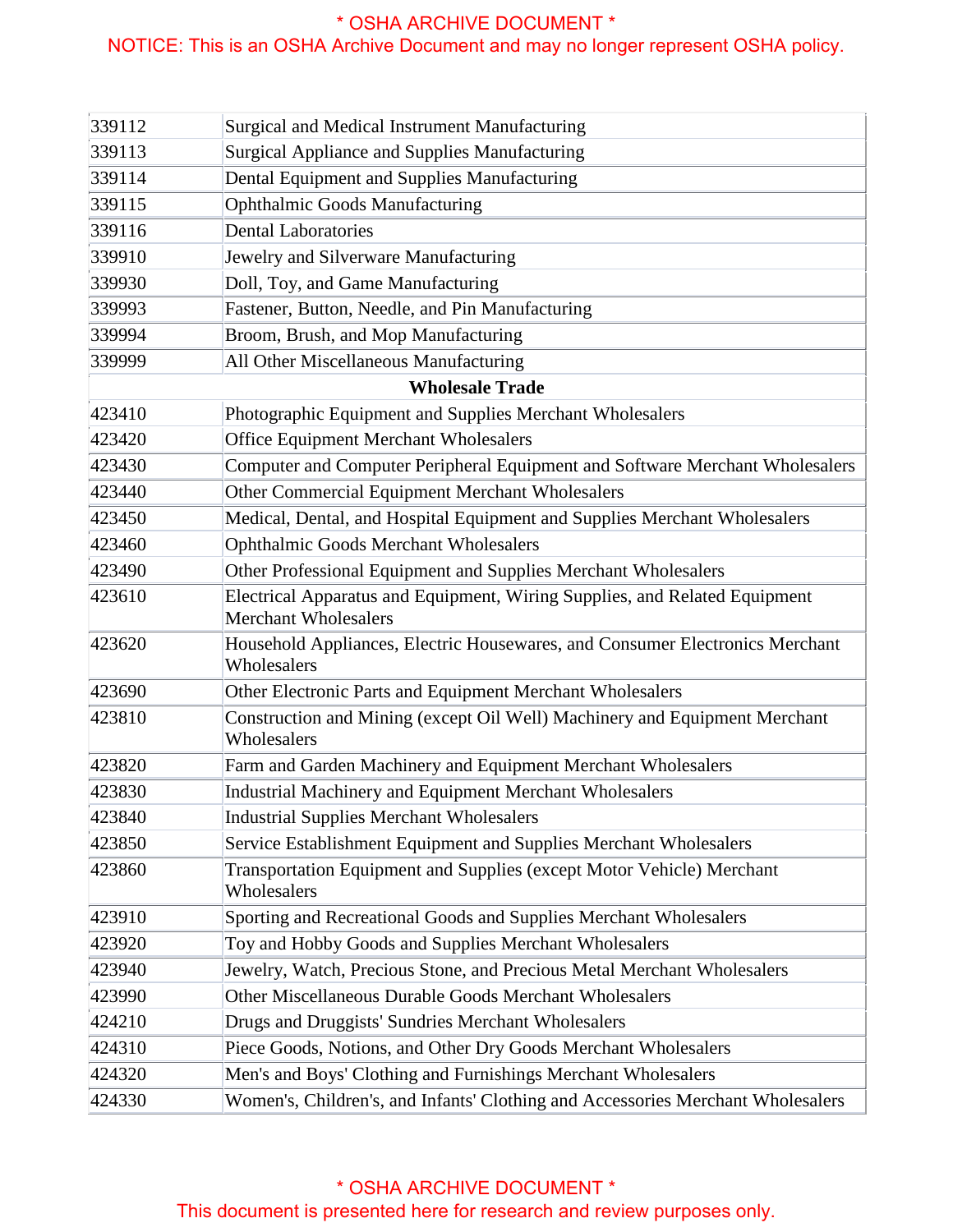| 424340 | <b>Footwear Merchant Wholesalers</b>                               |
|--------|--------------------------------------------------------------------|
| 424610 | Plastics Materials and Basic Forms and Shapes Merchant Wholesalers |
| 424690 | Other Chemical and Allied Products Merchant Wholesalers            |
|        | <b>Retail Trade</b>                                                |
| 441110 | New Car Dealers                                                    |
| 441120 | <b>Used Car Dealers</b>                                            |
| 441222 | <b>Boat Dealers</b>                                                |
| 441228 | Motorcycle, ATV, and All Other Motor Vehicle Dealers               |
| 442210 | <b>Floor Covering Stores</b>                                       |
| 443142 | <b>Electronics Stores</b>                                          |
| 444210 | Outdoor Power Equipment Stores                                     |
| 445120 | Convenience Stores                                                 |
| 445210 | <b>Meat Markets</b>                                                |
| 445220 | <b>Fish and Seafood Markets</b>                                    |
| 445291 | <b>Baked Goods Stores</b>                                          |
| 445292 | Confectionery and Nut Stores                                       |
| 445299 | All Other Specialty Food Stores                                    |
| 446110 | Pharmacies and Drug Stores                                         |
| 446120 | Cosmetics, Beauty Supplies, and Perfume Stores                     |
| 446130 | <b>Optical Goods Stores</b>                                        |
| 446191 | Food (Health) Supplement Stores                                    |
| 446199 | All Other Health and Personal Care Stores                          |
| 447110 | Gasoline Stations with Convenience Stores                          |
| 447190 | <b>Other Gasoline Stations</b>                                     |
| 448110 | Men's Clothing Stores                                              |
| 448120 | <b>Women's Clothing Stores</b>                                     |
| 448130 | Children's and Infants' Clothing Stores                            |
| 448140 | <b>Family Clothing Stores</b>                                      |
| 448150 | <b>Clothing Accessories Stores</b>                                 |
| 448190 | Other Clothing Stores                                              |
| 448210 | Shoe Stores                                                        |
| 448310 | <b>Jewelry Stores</b>                                              |
| 448320 | Luggage and Leather Goods Stores                                   |
| 451110 | <b>Sporting Goods Stores</b>                                       |
| 451120 | Hobby, Toy, and Game Stores                                        |
| 451130 | Sewing, Needlework, and Piece Goods Stores                         |
| 451140 | Musical Instrument and Supplies Stores                             |
| 451211 | <b>Book Stores</b>                                                 |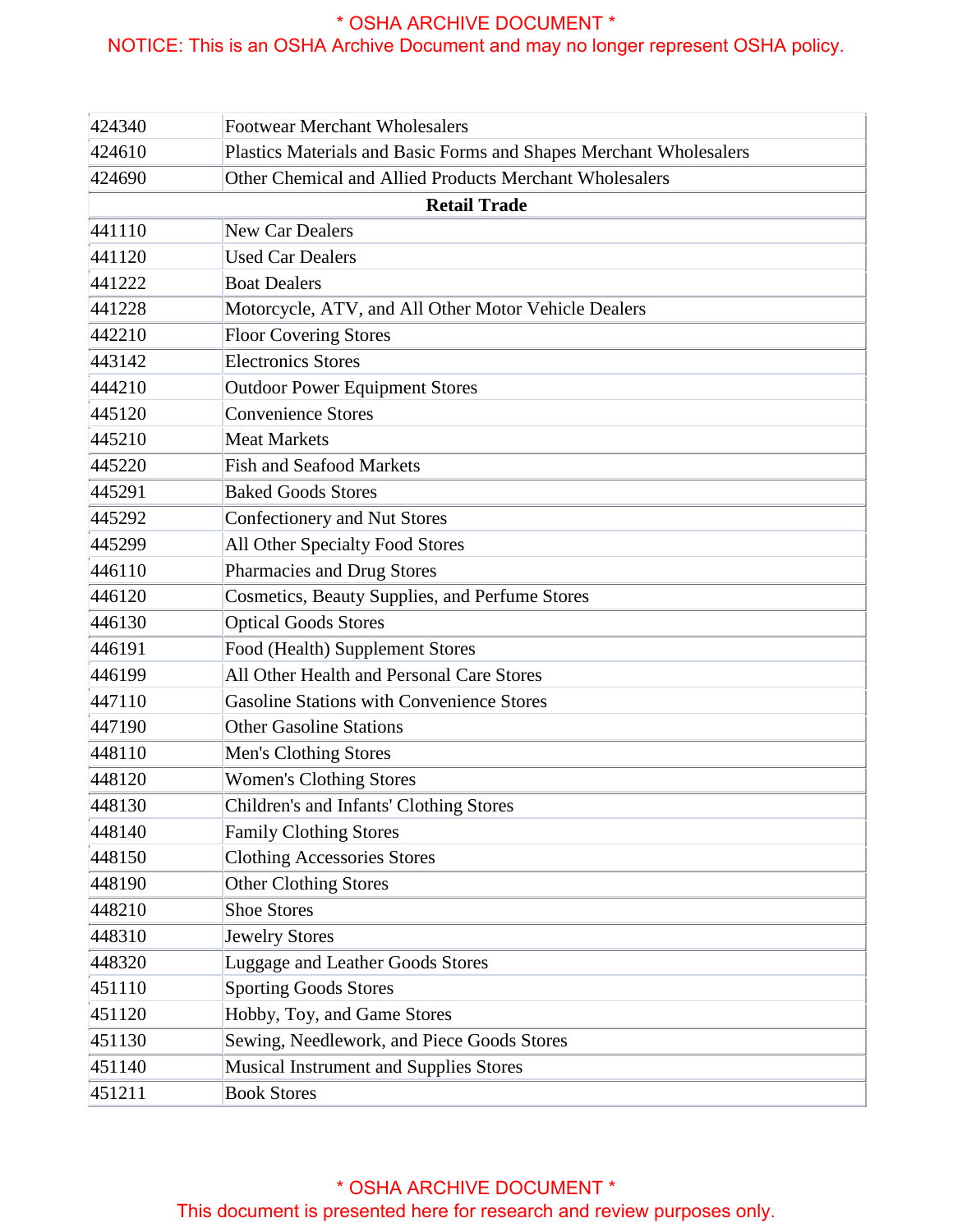| 451212 | <b>News Dealers and Newsstands</b>                              |
|--------|-----------------------------------------------------------------|
| 453110 | Florists                                                        |
| 453210 | <b>Office Supplies and Stationery Stores</b>                    |
| 453220 | Gift, Novelty, and Souvenir Stores                              |
| 453991 | <b>Tobacco Stores</b>                                           |
| 453998 | All Other Miscellaneous Store Retailers (except Tobacco Stores) |
| 454111 | <b>Electronic Shopping</b>                                      |
| 454112 | <b>Electronic Auctions</b>                                      |
| 454113 | Mail-Order Houses                                               |
| 454210 | <b>Vending Machine Operators</b>                                |
| 454390 | Other Direct Selling Establishments                             |
|        | <b>Transportation and Warehousing</b>                           |
| 481211 | Nonscheduled Chartered Passenger Air Transportation             |
| 481212 | Nonscheduled Chartered Freight Air Transportation               |
| 481219 | Other Nonscheduled Air Transportation                           |
| 483111 | Deep Sea Freight Transportation                                 |
| 483112 | Deep Sea Passenger Transportation                               |
| 483113 | Coastal and Great Lakes Freight Transportation                  |
| 483114 | <b>Coastal and Great Lakes Passenger Transportation</b>         |
| 485320 | Limousine Service                                               |
| 486210 | Pipeline Transportation of Natural Gas                          |
| 487990 | Scenic and Sightseeing Transportation, Other                    |
| 488330 | Navigational Services to Shipping                               |
| 488390 | Other Support Activities for Water Transportation               |
| 488510 | <b>Freight Transportation Arrangement</b>                       |
| 493130 | Farm Product Warehousing and Storage                            |
|        | <b>Information</b>                                              |
| 511110 | Newspaper Publishers                                            |
| 511120 | Periodical Publishers                                           |
| 511130 | <b>Book Publishers</b>                                          |
| 511140 | Directory and Mailing List Publishers                           |
| 511191 | <b>Greeting Card Publishers</b>                                 |
| 511199 | <b>All Other Publishers</b>                                     |
| 511210 | <b>Software Publishers</b>                                      |
| 512110 | Motion Picture and Video Production                             |
| 512120 | Motion Picture and Video Distribution                           |
| 512131 | Motion Picture Theaters (except Drive-Ins)                      |
| 512132 | <b>Drive-In Motion Picture Theaters</b>                         |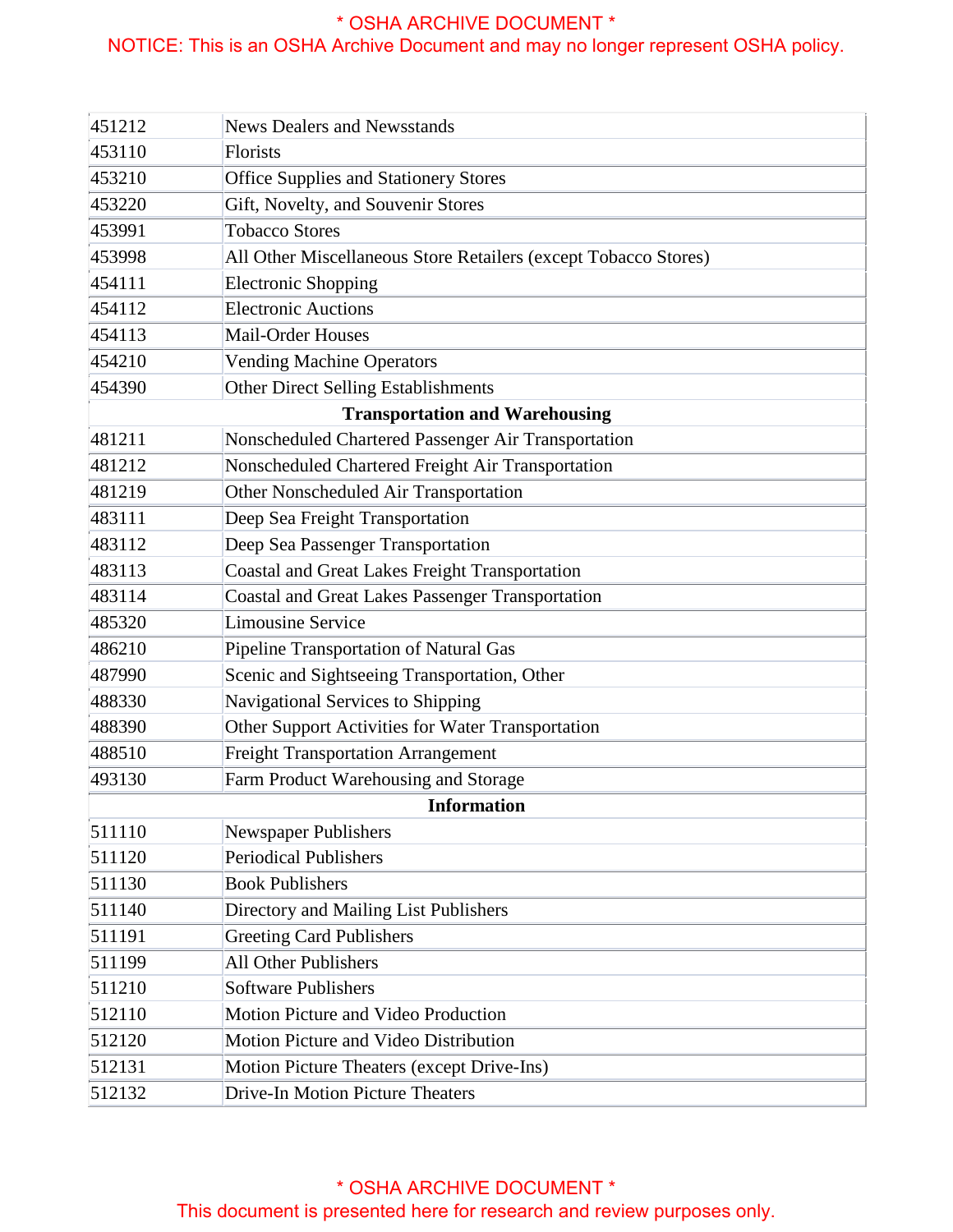| 512191                       | Teleproduction and Other Postproduction Services                         |  |
|------------------------------|--------------------------------------------------------------------------|--|
| 512199                       | Other Motion Picture and Video Industries                                |  |
| 515111                       | <b>Radio Networks</b>                                                    |  |
| 515112                       | <b>Radio Stations</b>                                                    |  |
| 515120                       | <b>Television Broadcasting</b>                                           |  |
| 515210                       | Cable and Other Subscription Programming                                 |  |
| 517210                       | Wireless Telecommunications Carriers (except Satellite)                  |  |
| 517911                       | <b>Telecommunications Resellers</b>                                      |  |
| 517919                       | <b>All Other Telecommunications</b>                                      |  |
| 519110                       | <b>News Syndicates</b>                                                   |  |
| 519120                       | Libraries and Archives                                                   |  |
| 519130                       | Internet Publishing and Broadcasting and Web Search Portals              |  |
| 519190                       | <b>All Other Information Services</b>                                    |  |
| <b>Finance and Insurance</b> |                                                                          |  |
| 522110                       | <b>Commercial Banking</b>                                                |  |
| 522120                       | <b>Savings Institutions</b>                                              |  |
| 522130                       | <b>Credit Unions</b>                                                     |  |
| 522190                       | Other Depository Credit Intermediation                                   |  |
| 522210                       | <b>Credit Card Issuing</b>                                               |  |
| 522220                       | Sales Financing                                                          |  |
| 522291                       | <b>Consumer Lending</b>                                                  |  |
| 522292                       | <b>Real Estate Credit</b>                                                |  |
| 522293                       | <b>International Trade Financing</b>                                     |  |
| 522294                       | <b>Secondary Market Financing</b>                                        |  |
| 522298                       | All Other Nondepository Credit Intermediation                            |  |
| 522310                       | Mortgage and Nonmortgage Loan Brokers                                    |  |
| 522320                       | Financial Transactions Processing, Reserve, and Clearinghouse Activities |  |
| 522390                       | Other Activities Related to Credit Intermediation                        |  |
| 523920                       | Portfolio Management                                                     |  |
| 523930                       | <b>Investment Advice</b>                                                 |  |
| 523991                       | Trust, Fiduciary, and Custody Activities                                 |  |
| 523999                       | Miscellaneous Financial Investment Activities                            |  |
| 524113                       | <b>Direct Life Insurance Carriers</b>                                    |  |
| 524114                       | Direct Health and Medical Insurance Carriers                             |  |
| 524126                       | Direct Property and Casualty Insurance Carriers                          |  |
| 524127                       | <b>Direct Title Insurance Carriers</b>                                   |  |
| 524128                       | Other Direct Insurance (except Life, Health, and Medical) Carriers       |  |
| 524130                       | <b>Reinsurance Carriers</b>                                              |  |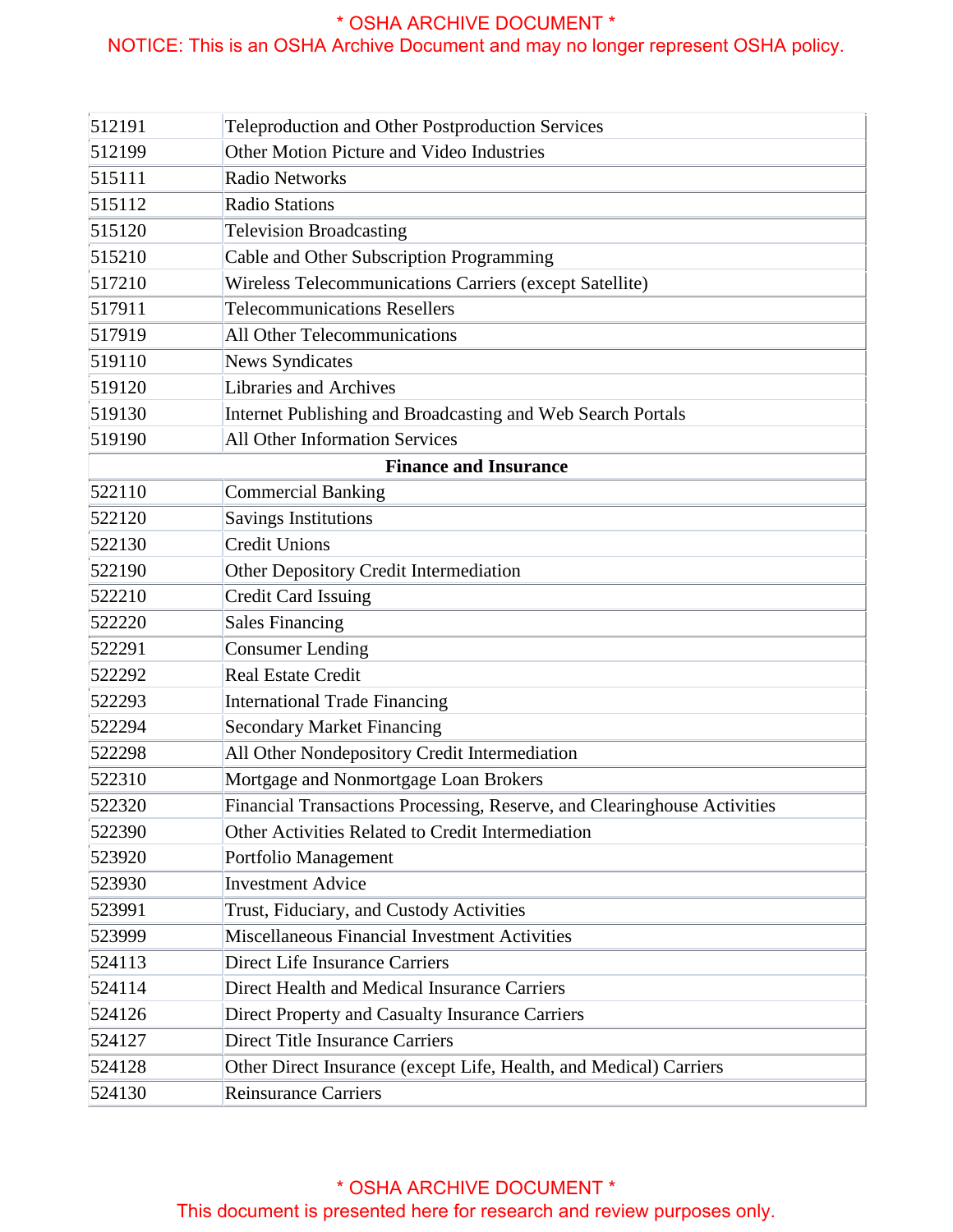| 524210                                           | <b>Insurance Agencies and Brokerages</b>                                      |  |
|--------------------------------------------------|-------------------------------------------------------------------------------|--|
| 524291                                           | <b>Claims Adjusting</b>                                                       |  |
| 524292                                           | Third Party Administration of Insurance and Pension Funds                     |  |
| 524298                                           | All Other Insurance Related Activities                                        |  |
|                                                  | <b>Real Estate and Rental and Leasing</b>                                     |  |
| 531120                                           | Lessors of Nonresidential Buildings (except Miniwarehouses)                   |  |
| 531210                                           | Offices of Real Estate Agents and Brokers                                     |  |
| 531311                                           | <b>Residential Property Managers</b>                                          |  |
| 531312                                           | Nonresidential Property Managers                                              |  |
| 531320                                           | <b>Offices of Real Estate Appraisers</b>                                      |  |
| 531390                                           | Other Activities Related to Real Estate                                       |  |
| 532111                                           | Passenger Car Rental                                                          |  |
| 532112                                           | Passenger Car Leasing                                                         |  |
| 532411                                           | Commercial Air, Rail, and Water Transportation Equipment Rental and Leasing   |  |
| 532412                                           | Construction, Mining, and Forestry Machinery and Equipment Rental and Leasing |  |
| 532420                                           | Office Machinery and Equipment Rental and Leasing                             |  |
| 532490                                           | Other Commercial and Industrial Machinery and Equipment Rental and Leasing    |  |
| Professional, Scientific, and Technical Services |                                                                               |  |
| 541110                                           | Offices of Lawyers                                                            |  |
| 541120                                           | <b>Offices of Notaries</b>                                                    |  |
| 541191                                           | <b>Title Abstract and Settlement Offices</b>                                  |  |
| 541199                                           | All Other Legal Services                                                      |  |
| 541213                                           | <b>Tax Preparation Services</b>                                               |  |
| 541214                                           | Payroll Services                                                              |  |
| 541219                                           | Other Accounting Services                                                     |  |
| 541310                                           | <b>Architectural Services</b>                                                 |  |
| 541320                                           | <b>Landscape Architectural Services</b>                                       |  |
| 541330                                           | <b>Engineering Services</b>                                                   |  |
| 541350                                           | <b>Building Inspection Services</b>                                           |  |
| 541360                                           | Geophysical Surveying and Mapping Services                                    |  |
| 541380                                           | <b>Testing Laboratories</b>                                                   |  |
| 541410                                           | <b>Interior Design Services</b>                                               |  |
| 541420                                           | <b>Industrial Design Services</b>                                             |  |
| 541430                                           | <b>Graphic Design Services</b>                                                |  |
| 541490                                           | Other Specialized Design Services                                             |  |
| 541511                                           | <b>Custom Computer Programming Services</b>                                   |  |
| 541512                                           | Computer Systems Design Services                                              |  |
| 541513                                           | <b>Computer Facilities Management Services</b>                                |  |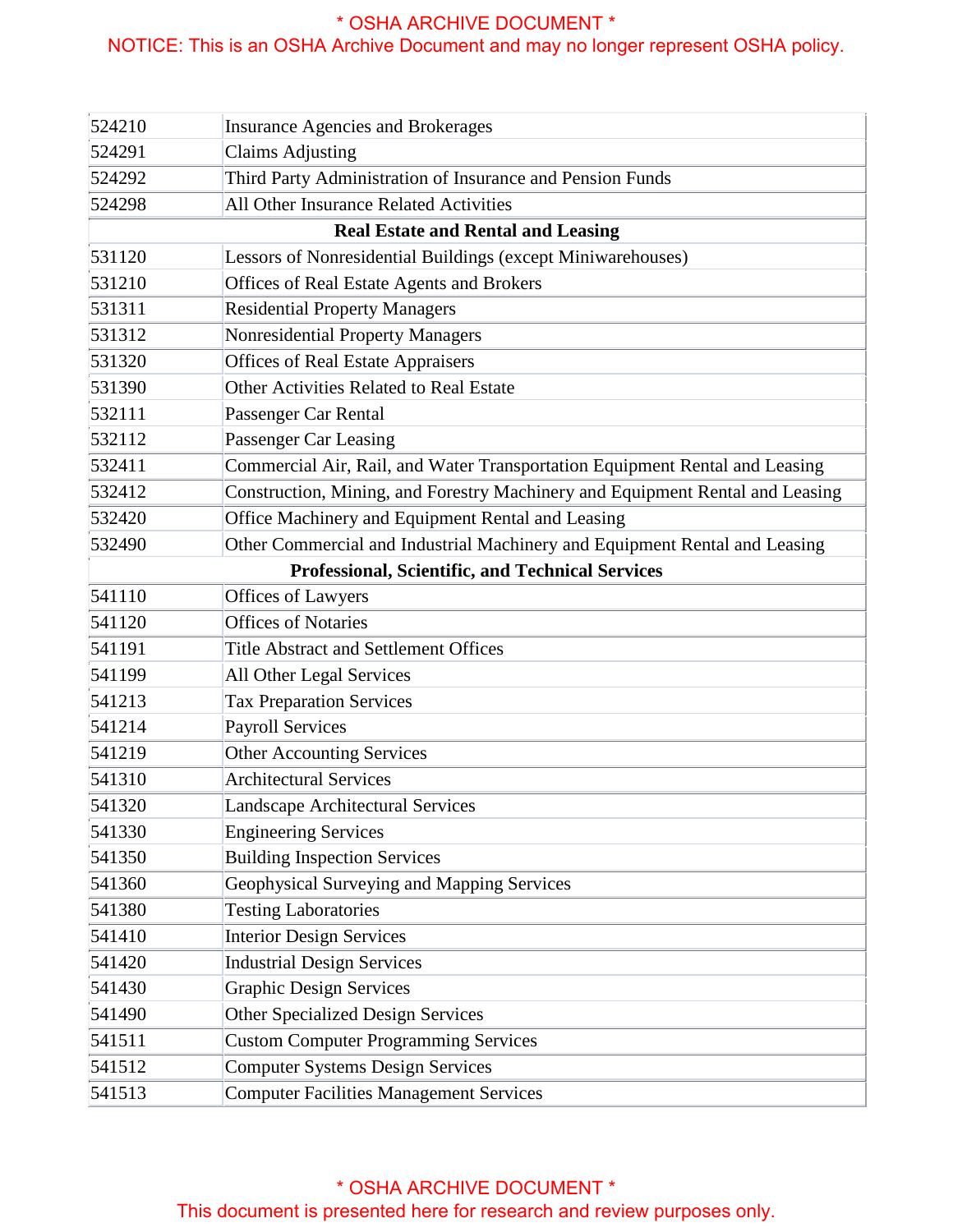| 541519 | <b>Other Computer Related Services</b>                                                             |
|--------|----------------------------------------------------------------------------------------------------|
| 541611 | Administrative Management and General Management Consulting Services                               |
| 541612 | Human Resources Consulting Services                                                                |
| 541613 | <b>Marketing Consulting Services</b>                                                               |
| 541614 | Process, Physical Distribution, and Logistics Consulting Services                                  |
| 541618 | <b>Other Management Consulting Services</b>                                                        |
| 541620 | <b>Environmental Consulting Services</b>                                                           |
| 541690 | Other Scientific and Technical Consulting Services                                                 |
| 541711 | Research and Development in Biotechnology                                                          |
| 541712 | Research and Development in the Physical, Engineering, and Life Sciences (except<br>Biotechnology) |
| 541720 | Research and Development in the Social Sciences and Humanities                                     |
| 541810 | <b>Advertising Agencies</b>                                                                        |
| 541820 | <b>Public Relations Agencies</b>                                                                   |
| 541830 | Media Buying Agencies                                                                              |
| 541840 | Media Representatives                                                                              |
| 541850 | <b>Outdoor Advertising</b>                                                                         |
| 541860 | <b>Direct Mail Advertising</b>                                                                     |
| 541870 | <b>Advertising Material Distribution Services</b>                                                  |
| 541890 | Other Services Related to Advertising                                                              |
| 541910 | Marketing Research and Public Opinion Polling                                                      |
| 541921 | Photography Studios, Portrait                                                                      |
| 541922 | <b>Commercial Photography</b>                                                                      |
| 541930 | <b>Translation and Interpretation Services</b>                                                     |
| 541990 | All Other Professional, Scientific, and Technical Services                                         |
|        | <b>Management of Companies and Enterprises</b>                                                     |
| 551111 | <b>Offices of Bank Holding Companies</b>                                                           |
| 551112 | <b>Offices of Other Holding Companies</b>                                                          |
| 551114 | Corporate, Subsidiary, and Regional Managing Offices                                               |
|        | <b>Administrative and Support and Waste Management and Remediation Services</b>                    |
| 561110 | <b>Office Administrative Services</b>                                                              |
| 561210 | <b>Facilities Support Services</b>                                                                 |
| 561311 | <b>Employment Placement Agencies</b>                                                               |
| 561312 | <b>Executive Search Services</b>                                                                   |
| 561320 | <b>Temporary Help Services</b>                                                                     |
| 561330 | <b>Professional Employer Organizations</b>                                                         |
| 561410 | <b>Document Preparation Services</b>                                                               |
| 561421 | <b>Telephone Answering Services</b>                                                                |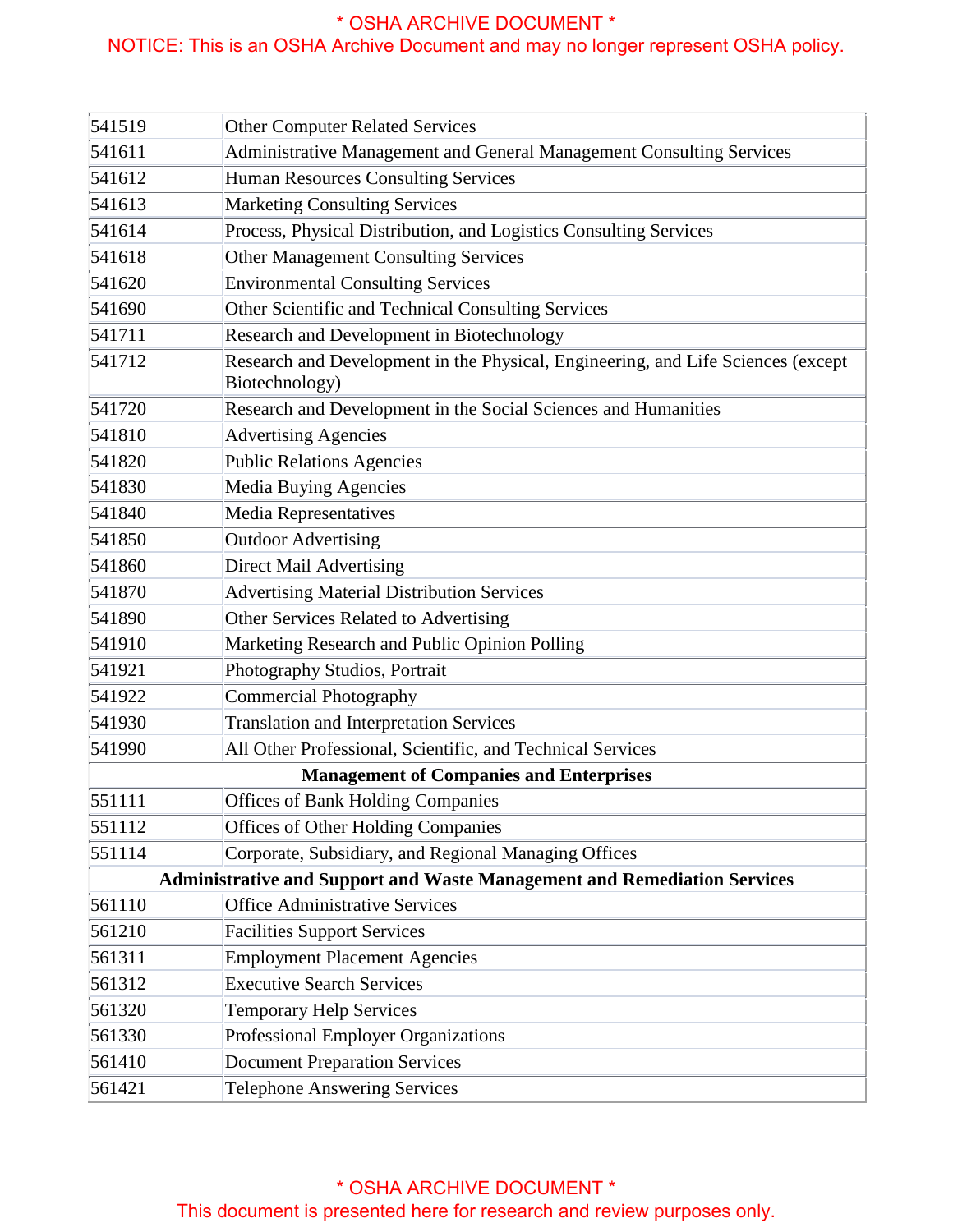| 561422                                   | <b>Telemarketing Bureaus and Other Contact Centers</b>                    |  |
|------------------------------------------|---------------------------------------------------------------------------|--|
| 561431                                   | Private Mail Centers                                                      |  |
| 561439                                   | Other Business Service Centers (including Copy Shops)                     |  |
| 561440                                   | <b>Collection Agencies</b>                                                |  |
| 561450                                   | <b>Credit Bureaus</b>                                                     |  |
| 561491                                   | <b>Repossession Services</b>                                              |  |
| 561492                                   | Court Reporting and Stenotype Services                                    |  |
| 561499                                   | All Other Business Support Services                                       |  |
| 561510                                   | <b>Travel Agencies</b>                                                    |  |
| 561520                                   | <b>Tour Operators</b>                                                     |  |
| 561591                                   | <b>Convention and Visitors Bureaus</b>                                    |  |
| 561599                                   | All Other Travel Arrangement and Reservation Services                     |  |
| 561611                                   | <b>Investigation Services</b>                                             |  |
| 561621                                   | Security Systems Services (except Locksmiths)                             |  |
| 561622                                   | Locksmiths                                                                |  |
| 562910                                   | <b>Remediation Services</b>                                               |  |
| <b>Educational Services</b>              |                                                                           |  |
| 611110                                   | <b>Elementary and Secondary Schools</b>                                   |  |
| 611210                                   | Junior Colleges                                                           |  |
| 611310                                   | Colleges, Universities, and Professional Schools                          |  |
| 611410                                   | <b>Business and Secretarial Schools</b>                                   |  |
| 611420                                   | <b>Computer Training</b>                                                  |  |
| 611430                                   | Professional and Management Development Training                          |  |
| 611610                                   | <b>Fine Arts Schools</b>                                                  |  |
| 611620                                   | Sports and Recreation Instruction                                         |  |
| 611630                                   | Language Schools                                                          |  |
| 611691                                   | Exam Preparation and Tutoring                                             |  |
| 611692                                   | <b>Automobile Driving Schools</b>                                         |  |
| 611699                                   | All Other Miscellaneous Schools and Instruction                           |  |
| 611710                                   | <b>Educational Support Services</b>                                       |  |
| <b>Health Care and Social Assistance</b> |                                                                           |  |
| 621111                                   | Offices of Physicians (except Mental Health Specialists)                  |  |
| 621112                                   | Offices of Physicians, Mental Health Specialists                          |  |
| 621210                                   | <b>Offices of Dentists</b>                                                |  |
| 621310                                   | Offices of Chiropractors                                                  |  |
| 621320                                   | Offices of Optometrists                                                   |  |
| 621330                                   | Offices of Mental Health Practitioners (except Physicians)                |  |
| 621340                                   | Offices of Physical, Occupational and Speech Therapists, and Audiologists |  |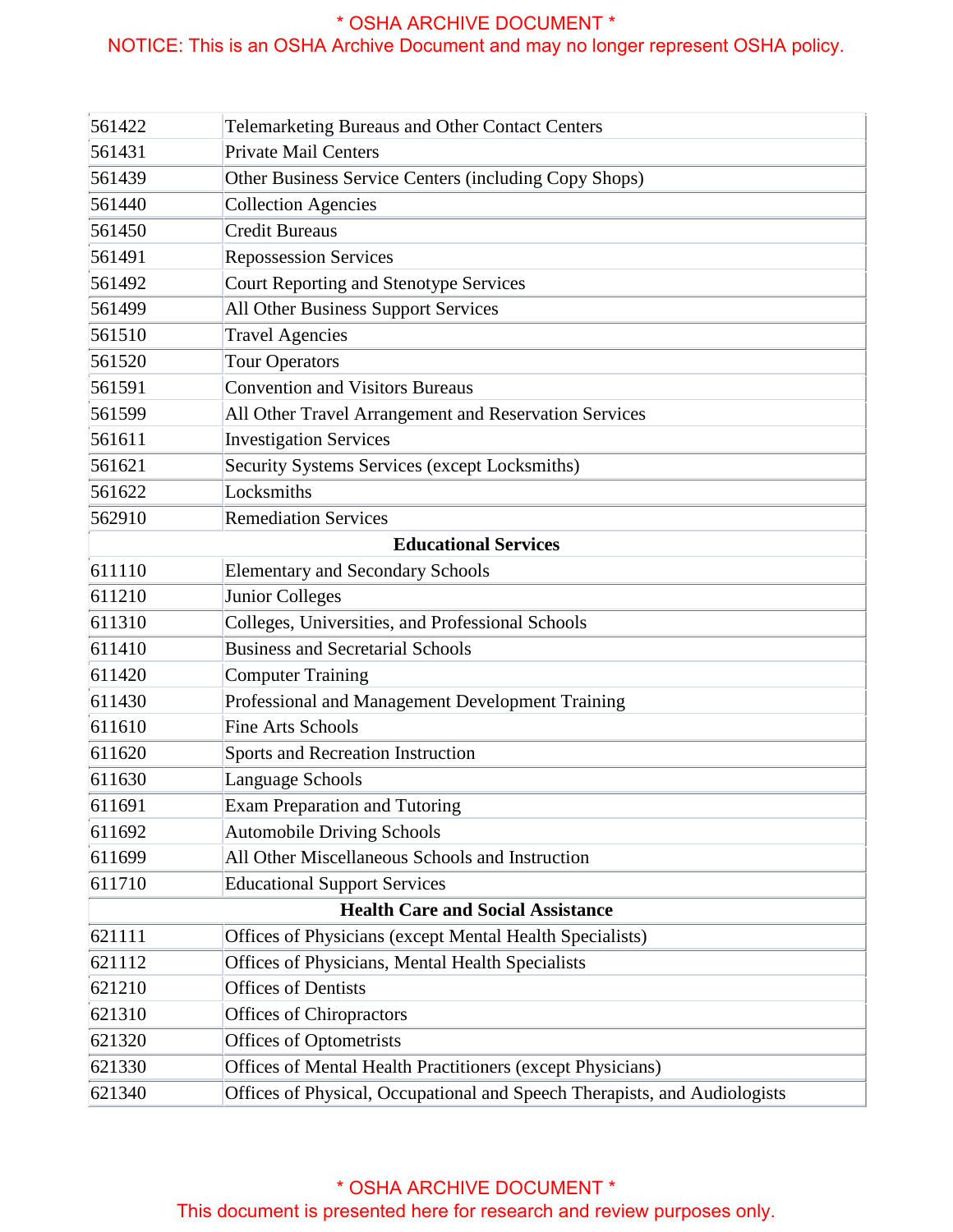## NOTICE: This is an OSHA Archive Document and may no longer represent OSHA policy.

| 621391                                    | <b>Offices of Podiatrists</b>                                                     |  |
|-------------------------------------------|-----------------------------------------------------------------------------------|--|
| 621399                                    | Offices of All Other Miscellaneous Health Practitioners                           |  |
| 621410                                    | <b>Family Planning Centers</b>                                                    |  |
| 621420                                    | Outpatient Mental Health and Substance Abuse Centers                              |  |
| 621491                                    | <b>HMO</b> Medical Centers                                                        |  |
| 621492                                    | Kidney Dialysis Centers                                                           |  |
| 621493                                    | Freestanding Ambulatory Surgical and Emergency Centers                            |  |
| 621498                                    | All Other Outpatient Care Centers                                                 |  |
| 621511                                    | <b>Medical Laboratories</b>                                                       |  |
| 621512                                    | <b>Diagnostic Imaging Centers</b>                                                 |  |
| 621991                                    | <b>Blood and Organ Banks</b>                                                      |  |
| 621999                                    | All Other Miscellaneous Ambulatory Health Care Services                           |  |
| 624110                                    | Child and Youth Services                                                          |  |
| 624190                                    | Other Individual and Family Services                                              |  |
| 624221                                    | <b>Temporary Shelters</b>                                                         |  |
| 624229                                    | <b>Other Community Housing Services</b>                                           |  |
| 624230                                    | <b>Emergency and Other Relief Services</b>                                        |  |
| 624410                                    | <b>Child Day Care Services</b>                                                    |  |
| <b>Arts, Entertainment and Recreation</b> |                                                                                   |  |
| 711219                                    | <b>Other Spectator Sports</b>                                                     |  |
| 711310                                    | Promoters of Performing Arts, Sports, and Similar Events with Facilities          |  |
| 711320                                    | Promoters of Performing Arts, Sports, and Similar Events without Facilities       |  |
| 711410                                    | Agents and Managers for Artists, Athletes, Entertainers, and Other Public Figures |  |
| 713120                                    | <b>Amusement Arcades</b>                                                          |  |
| 713930                                    | Marinas                                                                           |  |
| 713940                                    | <b>Fitness and Recreational Sports Centers</b>                                    |  |
| 713990                                    | All Other Amusement and Recreation Industries                                     |  |
| <b>Accommodation and Food Services</b>    |                                                                                   |  |
| 721191                                    | <b>Bed-and-Breakfast Inns</b>                                                     |  |
| 721199                                    | <b>All Other Traveler Accommodation</b>                                           |  |
| 721211                                    | RV (Recreational Vehicle) Parks and Campgrounds                                   |  |
| 722410                                    | Drinking Places (Alcoholic Beverages)                                             |  |
| 722511                                    | <b>Full-Service Restaurants</b>                                                   |  |
| 722513                                    | <b>Limited-Service Restaurants</b>                                                |  |
| 722514                                    | Cafeterias, Grill Buffets, and Buffets                                            |  |
| 722515                                    | <b>Snack and Nonalcoholic Beverage Bars</b>                                       |  |
| <b>Other Services</b>                     |                                                                                   |  |
| 811111                                    | General Automotive Repair                                                         |  |

#### \* OSHA ARCHIVE DOCUMENT \* This document is presented here for research and review purposes only.